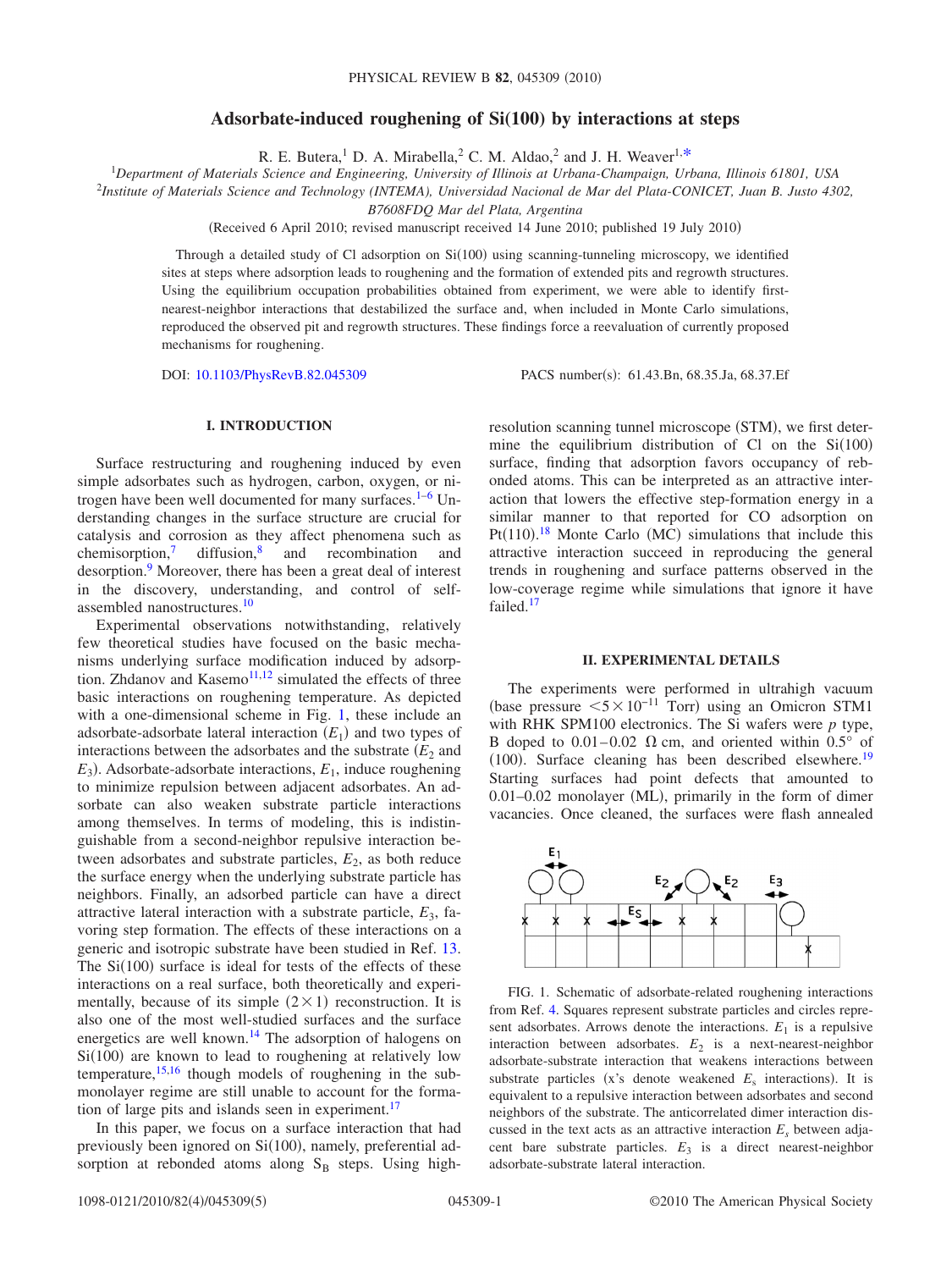and exposed to  $Cl<sub>2</sub>$  at 600 K to minimize water adsorption[.19,](#page-4-5)[20](#page-4-6) Annealing at 650 K for 30 s produced the desired equilibrium Cl distribution utilized to determine equilibrium site occupancies. Surfaces were then annealed at 700 K for 2 h to obtain equilibrium pit and island morphologies, for which longer anneal times did not significantly alter pit and island densities or sizes. Gaseous  $Cl<sub>2</sub>$  was generated by an electrochemical cell of AgCl doped with 5 wt % CdCl<sub>2</sub>. A Cl<sub>2</sub> flux of  $1.67\times10^{-3}$  ML s<sup>-1</sup> was used, where 1 ML= $6.78 \times 10^{14}$  cm<sup>-2</sup>, the dangling-bond density of Si(100). Filled-state STM images were obtained at room temperature and the Cl concentration was determined by directly counting adsorption sites.<sup>21</sup>

#### **III. MODEL STRATEGY**

 $MC$  simulations of  $Si(100)$  were carried out using a square lattice of  $100 \times 100$  sites where the surface was modeled as a two-dimensional array of columns of height *hi*,*j*. A restricted solid-on-solid model was adopted so that overhangs were not allowed, and periodic boundary conditions were used to avoid edge effects. The top of each column represents a substrate particle that was taken to be either a bare dimer or a Cl-terminated dimer. We define the *x* direction to run from top to bottom and the *y* direction from left to right of the simulation results. The energy anisotropy of  $Si(100)$  was modeled by defining  $E_x$  and  $E_y$  as the nearestneighbor interaction perpendicular and parallel to the dimer row direction, and these values alternate between adjacent Si layers so that  $E_x^{(h)} = E_y^{(h-1)}$  and  $E_y^{(h)} = E_x^{(h-1)}$ , where *h* denotes the Si layer at height *h*. We adopted substrate interactions of 0.24 eV and 0.05 eV along and across the dimer row direction, respectively, consistent with known step formation energies.<sup>14</sup>

The equilibrium configuration was obtained using the standard method of Metropolis. Two sites *i* and *j* were selected at random from an initially flat surface with Cl randomly located. A virtual transfer of a substrate particle *i* to site *j* was considered and the energy of the configuration was calculated, and compared to the energy of the initial configuration. If the system gained energy, the exchange was carried out. Otherwise, the exchange was performed with a probability exp( $-\Delta E/kT$ ) where  $\Delta E$  was a loss of energy  $(\Delta E > 0)$ . Next, an adsorbate and a bare site were chosen at random, and the adsorbate was moved to the new site according to the same method as above. The system evolved with successive jumps of substrate particles and adsorbates until it approached the equilibrium configuration. We ensured that the system reached equilibrium by monitoring the evolution of surface roughening. The simulation was ended when the roughness maintained a value within  $\pm 2\%$  for at least 200 MC times.

## **IV. RESULTS AND DISCUSSION**

Figure [2](#page-1-0) is an STM image of  $Si(100)$  that had a Cl coverage of 0.23 ML after it was annealed at 700 K for 2 h to reach equilibrium. At this temperature, etching by  $SiCl<sub>2</sub>$  desorption is negligible but roughening is significant.<sup>15</sup> Al-

<span id="page-1-0"></span>

FIG. 2. (Color online) STM image of  $Si(100)$  with a Cl coverage of 0.23 ML after annealing at 700 K for 2 h  $(75 \times 75 \text{ nm}^2,$ −3.0 V sample bias). The dimer row direction of the main terrace runs from the upper left to the lower right. Regrowth islands (I) and vacancy pits (P) are generally more than several Si dimer rows in extent. The circle in the inset  $(6 \times 6 \text{ nm}^2)$  highlights a Clterminated dimer that is darker in appearance than bare dimers in filled-state images.

though single dimer-wide regrowth chains and vacancy lines can be found scattered about the surface, most have organized into relatively large regrowth islands (I) and vacancy pits (P).

Previous MC simulations have failed to reproduce the trend of large and wide features at lower coverage<sup>21</sup> under the currently accepted steric-induced roughening model, $17$ where roughening is thought to minimize the repulsion of adjacent adsorbates. The energy gained by keeping the Cl adatoms in isolation offsets that incurred by the introduction of steps. Figure  $3(a)$  $3(a)$  shows the results of a MC simulation that included such steric repulsions for the equilibrium configuration with a Cl coverage of 0.3 ML. The *x* and the *y* directions of the simulation are labeled, and we have defined  $S_A$  and  $S_B$  steps associated with pits and islands within the boxed areas. The steric repulsion strengths reported by Boland and coworkers were used 61 meV along the dimers row direction and 26 meV across).<sup>[16](#page-4-2)</sup> Within this model, one would not expect much roughening to occur in the lowcoverage regime  $(< 0.5$  ML) because there are sufficient bare dimers to avoid neighboring adsorbate-terminated dimers. From Fig.  $3(a)$  $3(a)$ , the simulation produces a surface where there was limited roughening and what had occurred was due to adsorbate density fluctuations.<sup>17</sup> In contrast to the experimental observation of Fig. [2,](#page-1-0) the simulated island and pit features were typically 1–2 dimer rows in width. The disagreement with experiment suggests the existence of another interaction that plays a key role in roughening at low coverage.

Chen and Boland<sup>22</sup> addressed roughening in the lowcoverage regime by postulating an attractive anticorrelated dimer interaction. In this model, filled dimers would cluster to maximize the amount of adjacent bare buckled dimers. For H-Si(100), this interaction produced "patches" of hydrogen because steric repulsions were negligible. In contrast, the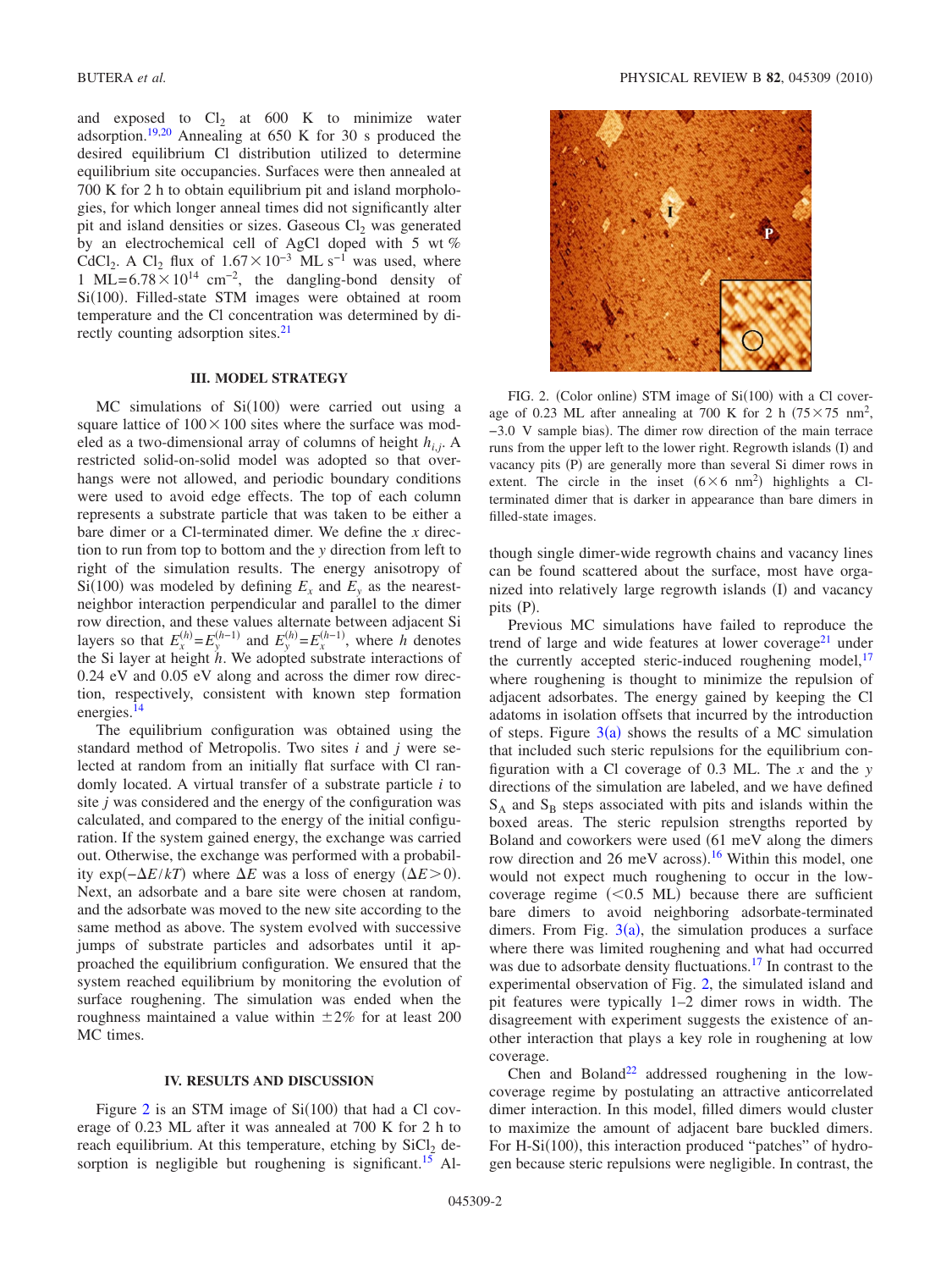<span id="page-2-0"></span>

FIG. 3. Monte Carlo outcomes of a  $100 \times 100$  lattice with 0.3 ML of Cl after reaching equilibrium. Bright features are regrowth and dark features are pits. In (a), *X* and *Y* directions are labeled, and  $S_A$  and  $S_B$  steps associated with pits and islands are defined. Simulation (a) included steric repulsions of 61 meV along and 26 meV across dimer rows. Simulation (b) included effects of an attractive anticorrelated dimer interaction by considering that the adsorbate distribution was random. Neither (a) nor (b) produced the large islands and pits observed experimentally.

much larger Cl atom is randomly distributed since the clustering interaction nearly compensates the steric repulsion. We tested the effect of this anticorrelation interaction by modeling the Cl distribution as random. The steric repulsion values used to generate Fig.  $3(a)$  $3(a)$  were compensated by the anticorrelated dimer interaction, and the result is shown in Fig.  $3(b)$  $3(b)$ . Again, the extent of roughening and the island/pit sizes do not match experiment. We conclude that random Cl distribution consistent with anticorrelation does not substantially increase substrate roughening.

The tendency for adsorbates to cluster, and thus enhance roughening, can be explained by considering Fig. [1.](#page-0-0) The anticorrelated dimer interaction can be interpreted as an attraction, *Es*, between two adjacent bare substrate particles. Disrupted *Es* interactions due to adsorbates are labeled with X's. Two adjacent adsorbates will disrupt three  $E<sub>S</sub>$  interactions while two isolated adsorbates will disrupt four. According to this, adsorption should be favored at sites along steps, at the

<span id="page-2-1"></span>

FIG. 4. (Color online) (a) Side view of  $Si(100)$  showing  $S_A$  and  $S_B$  step structures. Atom (1) at the  $S_B$  step has shifted to form a long bond that defines the step as being rebonded. (b) STM image of a mixed step that was dominated by rebonded  $S_B$  character  $(12 \times 12 \text{ nm}^2, -1.2 \text{ V})$ . The Cl coverage is 0.13 ML. The distribution of Cl-filled dimers is nearly random on the terrace but examination of the rebonded atom sites reveals that 65% are occupied and appear dark in the image. The chemisorption energy difference between rebonded  $S_B$  and terrace sites was found to be  $0.14 \pm 0.02$  eV. Other sites, such as (2) which is close to an S<sub>A</sub> step, will have energy differences that are smaller.

upper or lower edge since this will disrupt an even fewer number of substrate interactions. When such an interaction was included in MC simulations, we found such a tendency for adsorption at steps. However, experiment shows that Cl is nearly random on the terraces with no preference for upper step edges. One might argue that Cl clustering is then a consequence of a direct attractive interaction between adjacent filled dimers, as suggested for H-Si $(100)$  in Ref. [23.](#page-4-9) However, the random distribution of Cl on the terraces indicates that the net interaction between Cl-filled dimers is negligible. The fact that roughening occurs, as in Fig. [2,](#page-1-0) forces us to conclude that another surface interaction is in play.

The key to this new interaction can be found in the Cl distribution at  $S_B$  steps, as depicted in Fig. [4](#page-2-1)(a). For clean and Cl-exposed  $Si(100)$ , the step is rebonded, with rebonded atoms identified as  $(1).^{24}$  $(1).^{24}$  $(1).^{24}$  The STM image of Fig. [4](#page-2-1)(b) shows a random distribution of Cl on the terrace after  $Cl_2$  exposure at 600 K, to give a coverage of  $0.13 \pm 0.01$  ML, and annealing at 650 K for 30 s. Under these tunneling conditions, the Cl sites are darker than bare sites. Examination of the  $S_B$  step reveals Cl attachment to rebonded Si atoms at the base of the step, labeled (1). Hydrogen atoms show a similar tendency to attach at these sites. $25,26$  $25,26$ 

The equilibrium Cl occupancy of distinct surface sites is related to the difference in adsorption energies. It is assumed that adsorbates do not interact and that the maximum adsorp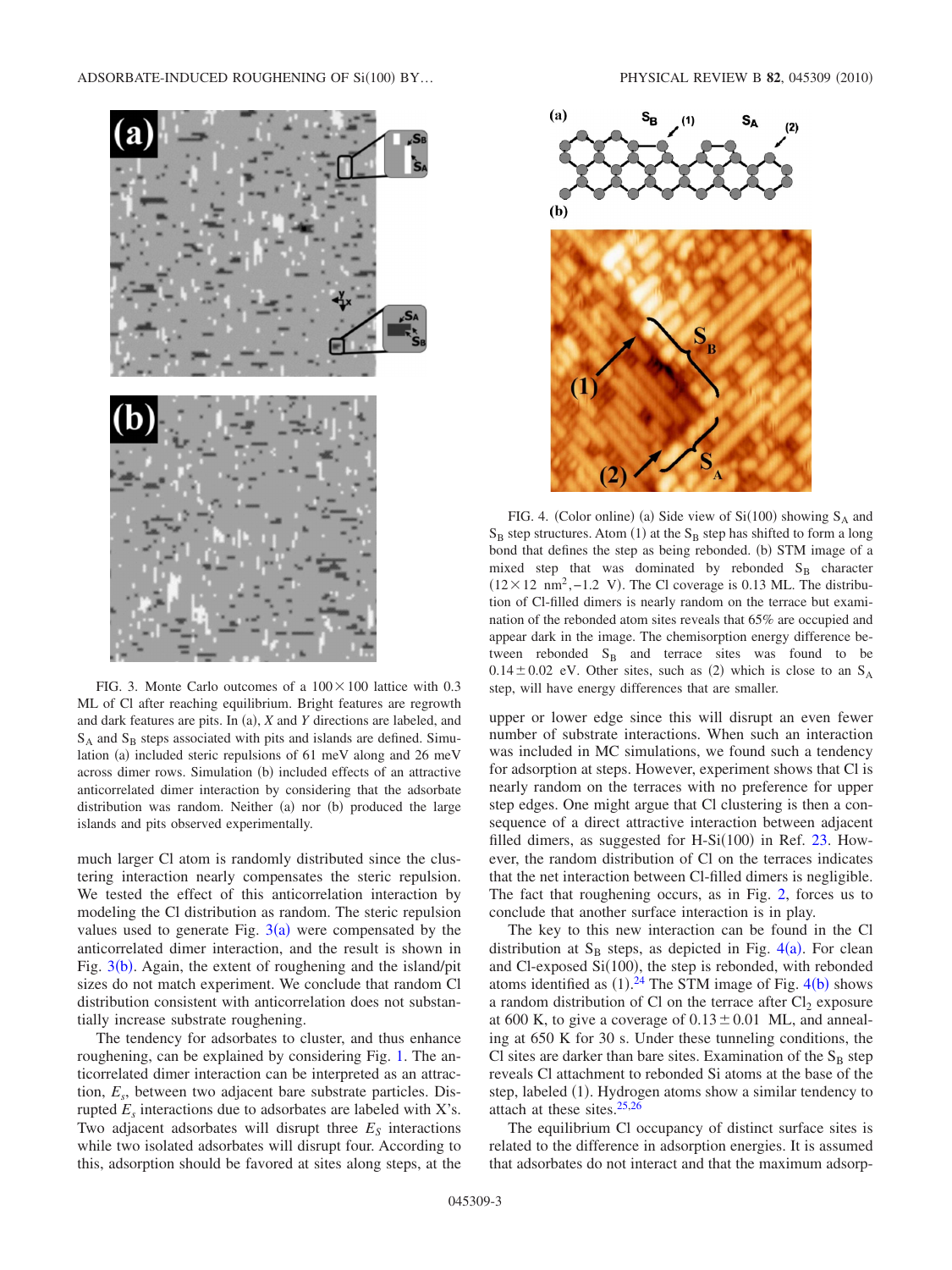tion is 1 ML. Thus from balance at equilibrium between adsorbates at terrace sites and at rebonded atom sites, we can write

$$
\exp\left(\frac{\Delta E}{k_B T}\right) = \frac{\theta_S (1 - \theta_T)}{\theta_T (1 - \theta_S)},\tag{1}
$$

where  $k_B$  is the Boltzmann constant, *T* is the temperature, and  $\theta_T$  and  $\theta_S$  are the Cl occupancies at terraces and steps, respectively. STM images of more than 200 rebonded step sites show that the probability these sites were occupied was  $0.65 \pm 0.07$ . Since the probability that a terrace site was occupied was  $0.13 \pm 0.01$ , the adsorption energy difference was  $0.14 \pm 0.02$  eV at 650 K. We also observed a different Cl coverage at the lower sites at  $S_A$  steps than at terraces, site (2) in Fig. [4](#page-2-1)(a). This interaction, much weaker than that at  $S_B$ steps, could have non-negligible implications on the details of the resulting morphologies. Nevertheless, we only included the influence of the observed preferential adsorption at rebonded step sites in this work to determine if it could produce the type of features observed in Fig. [2.](#page-1-0)

While oversimplifying, we checked the influence of adsorption at rebonded step sites to determine whether it could yield the features observed in Fig. [2.](#page-1-0) Preferential adsorption adjacent to a step can be interpreted as an attractive interaction, equivalent to  $E_3$  from Fig. [1,](#page-0-0) in which the energetics depends solely on the adsorption site occupancy. We stress that the proposed interaction, which we term preferential step adsorption interaction (PSAI), is not a true lateral interaction but this interpretation allows it to be incorporated into MC simulations. The results of incorporating PSAI at  $S_B$  steps for a coverage of 0.3 ML are shown in Fig. [5.](#page-3-11) Comparison to Figs.  $3(a)$  $3(a)$  and  $3(b)$  shows that this interaction produced dramatic changes in surface morphology as large pits and islands developed. As a measure of surface disruption, the equilibrium pit areas increased from 5.9% and 6.8% in Figs.  $3(a)$  $3(a)$  and  $3(b)$ , respectively, to 1[5.](#page-3-11)3% in Fig. 5. While the roughness is greater than that determined experimentally, we conclude that the PSAI at steps provide the needed surface processes that previous models could not produce. Even at very low coverage when roughening is expected to be much reduced, PSAI is still present.

<span id="page-3-11"></span>

FIG. 5. Monte Carlo simulation  $(100 \times 100)$  lattice with 0.3 ML Cl after reaching equilibrium) that included direct adsorbatesubstrate lateral interactions of 0.14 eV at  $S_B$  steps. In contrast to Fig. [3,](#page-2-0) this produced large, extended regrowth features and vacancy pits. Comparison to experiment now shows good overall agreement.

While PSAI generates the needed large islands and pits at low coverage, it is clear that adsorption energetics cannot be completely described by considering only first-neighbor interactions. Indeed, the STM images show Cl adsorption close to islands and pits with different probabilities for rebonded atoms within a pit or at the edge of an island. The longer range interactions that account for the Cl populations could have non-negligible implications on the details of roughening, and it is likely that strains related to the formation of dimer rows could also be important in the total island and pit energetics on  $Si(100)$ . Such finer adjustments are beyond the scope of this paper, the focus of which has been the role of first-nearest-neighbor interactions that provide an important step toward understanding roughening.

## **ACKNOWLEDGMENTS**

This work was supported in part by NSF under Grant No. DMR 0703995. D.A.M. and C.M.A. acknowledge support of the CONICET (Argentina) and the ANPCyT (Grant No. 16-2500, Argentina).

- <span id="page-3-0"></span>\*Corresponding author. FAX: 217-333-2736; jhweaver@ illinois.edu
- <span id="page-3-1"></span><sup>1</sup>S. Titmuss, A. Wander, and D. A. King, [Chem. Rev.](http://dx.doi.org/10.1021/cr950214c) **96**, 1291 ([1996](http://dx.doi.org/10.1021/cr950214c)), and references therein.
- <sup>2</sup>*Phase Transitions and Adsorbate Restructuring at Metal Surfaces: The Chemical Physics of Solid Surfaces*, edited by D. A. King and D. P. Woodruff (Elsevier, Amsterdam, 1994), Vol. 7.
- <sup>3</sup> R. Stumpf, *[Phys. Rev. Lett.](http://dx.doi.org/10.1103/PhysRevLett.78.4454)* **78**, 4454 (1997).
- <span id="page-3-10"></span>4L. Hammer, W. Meier, A. Klein, P. Landfried, A. Schmidt, and K. Heinz, *[Phys. Rev. Lett.](http://dx.doi.org/10.1103/PhysRevLett.91.156101)* **91**, 156101 (2003).
- 5M. J. Harrison, D. P. Woodruff, J. Robinson, D. Sander, W. Pan, and J. Kirschner, *[Phys. Rev. B](http://dx.doi.org/10.1103/PhysRevB.74.165402)* 74, 165402 (2006).
- <span id="page-3-2"></span>6R. Terborg, J. T. Hoeft, M. Polcik, R. Lindsay, O. Schaff, A. M.
- Bradshaw, R. L. Toomes, N. A. Booth, D. P. Woodruff, E. Ro-tenberg, and J. Denlinger, [Surf. Sci.](http://dx.doi.org/10.1016/S0039-6028(99)01159-0) 446, 301 (2000).
- <span id="page-3-3"></span>7T. Li, B. Bhatia, and D. S. Sholl, [J. Chem. Phys.](http://dx.doi.org/10.1063/1.1808424) **121**, 10241  $(2004).$  $(2004).$  $(2004).$
- <span id="page-3-4"></span>8D. M. Rampulla, A. J. Gellman, and D. S. Sholl, [Surf. Sci.](http://dx.doi.org/10.1016/j.susc.2006.03.006) **600**, [2171](http://dx.doi.org/10.1016/j.susc.2006.03.006) (2006).
- <span id="page-3-5"></span><sup>9</sup>W. Chen, I. Ermanoski, and T. E. Madey, [J. Am. Chem. Soc.](http://dx.doi.org/10.1021/ja042617c) **127**[, 5014](http://dx.doi.org/10.1021/ja042617c) (2005).
- <span id="page-3-6"></span><sup>10</sup> J. Zhang, Z. Wang, J. Liu, S. Chen, and G. Liu, *Self-Assembled Nanostructures* (Kluwer Academic/Plenum, New York, 2003).
- <span id="page-3-7"></span><sup>11</sup> V. P. Zhdanov and B. Kasemo, *[Phys. Rev. B](http://dx.doi.org/10.1103/PhysRevB.56.R10067)* **56**, *R*10067 (1997).
- <span id="page-3-8"></span><sup>12</sup> V. P. Zhdanov and B. Kasemo, [J. Chem. Phys.](http://dx.doi.org/10.1063/1.476504) **108**, 4582 (1998).
- <span id="page-3-9"></span><sup>13</sup>C. De Micco, S. E. Guidoni, D. A. Mirabella, and C. M. Aldao,